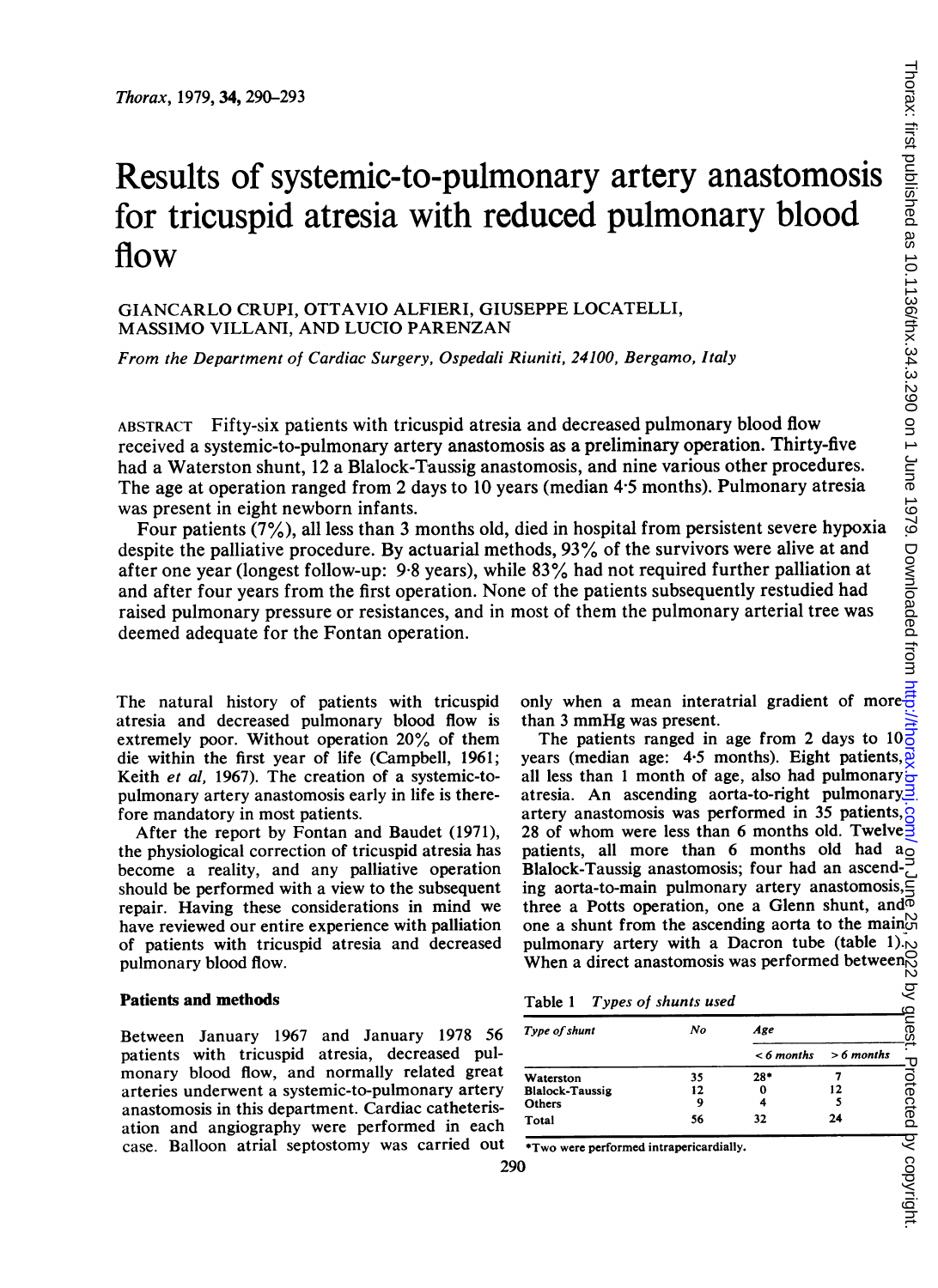the aorta and the pulmonary arterial tree, the diameter of the shunt stoma varied according to the patient's body weight.

All the survivors have been followed up periodically by direct physical examination, and for the purpose of this paper most patients were contacted and assessed either by direct examination or by a questionnaire sent to their families and to their physicians in March 1978. Seventeen patients underwent subsequent catheterisation and angiocardiography with a view to corrective operation or further palliation.

## **Results**

There were four operative deaths, all of which occurred in patients less than 3 months old, giving an overall hospital mortality of 7% (table 2). An inadequate anastomosis with persistent severe hypoxia caused death in each case. All the survivors had a functioning surgically created systemic-to-pulmonary artery anastomosis and were discharged from hospital with improved arterial oxygen saturation.

There were three late deaths, all of which occurred within six months of operation. The causes of death were congestive heart failure from an excessively large anastomosis in one case and recurrence of severe hypoxia in the other two.

Seven patients received a further palliation 22 days to 4-7 years after the initial procedure, and one required a third systemic-to-pulmonary artery anastomosis (table 3). At the time of the last follow-up (median: 1.9 years), 38% of the survivors were asymptomatic, 52% had mild cyanosis, and 10% were definitely cyanotic and restricted in their physical activity.

Using actuarial methods, 93% of the survivors were alive at and beyond one year (longest followup: 9.8 years), while 83% did not require further

Table 2 Hospital mortality

| Age (months) | No | Hospital mortality |       |               |  |
|--------------|----|--------------------|-------|---------------|--|
|              |    | No                 | ℅     | CL+           |  |
| $0 \leq 1$   | 12 |                    | 8%    | $1\% - 26\%$  |  |
| $>1 \leq 3$  | 9  | 3                  | 33%   | $15\% - 56\%$ |  |
| $> 3 \leq 6$ | 16 | 0                  | 0%    | $0\% - 11\%$  |  |
| $> 6 \le 12$ |    | 0                  | $0\%$ | $0\% - 24\%$  |  |
| >12          | 12 | 0                  | 0%    | $0\% - 15\%$  |  |
| Total        | 56 | 4*                 | 7%    | $4\% - 13\%$  |  |

<sup>\*</sup>Three of these patients had a Waterston and one a Potts anastomosis. t70% confidence limits.

Table 3 Reoperations

| No |                 | <b>First operation</b> |                 | Second operation       |  |  |
|----|-----------------|------------------------|-----------------|------------------------|--|--|
|    | Age<br>(months) | Type                   | Age<br>(months) | Type                   |  |  |
| 1  | 0.7             | Waterston              | 1.5             | Potts                  |  |  |
| 2  | $0-8$           | Waterston              | 30              | <b>Blalock-Taussig</b> |  |  |
| 3  | 0.8             | Waterston              | 12              | <b>Blalock-Taussig</b> |  |  |
| 4  | 2.8             | Waterston              | 19              | <b>Blalock-Taussig</b> |  |  |
| 5  | $5 - 1$         | Waterston              | 15              | <b>Blalock-Taussig</b> |  |  |
| 6* | 5.2             | Glenn                  | 58              | <b>Blalock-Taussig</b> |  |  |
| 7  | 24              | Blalock-<br>Taussig    | 47              | Open<br>valvotomy      |  |  |

This patient also had a Dacron tube graft between the aorta and the main pulmonary artery at 7 years of age.

palliation at and beyond four years after the initial operation (see figure). Seventeen patients underwent subsequent catheterisation with a view to total repair or further palliation (mean interval between the initial shunt and the catheterisation:  $28\pm14.6$  months). In 12 the pulmonary artery was entered during the study, and in all of them a normal pulmonary artery pressure and normal pulmonary vascular resistance was found irre-



"Survival" and "reoperation free" actuarial curves for 52 patients with tricuspid atresia who survived first systemic-to-pulmonary artery anastomosis. Dashed lines represent 70% confidence bands.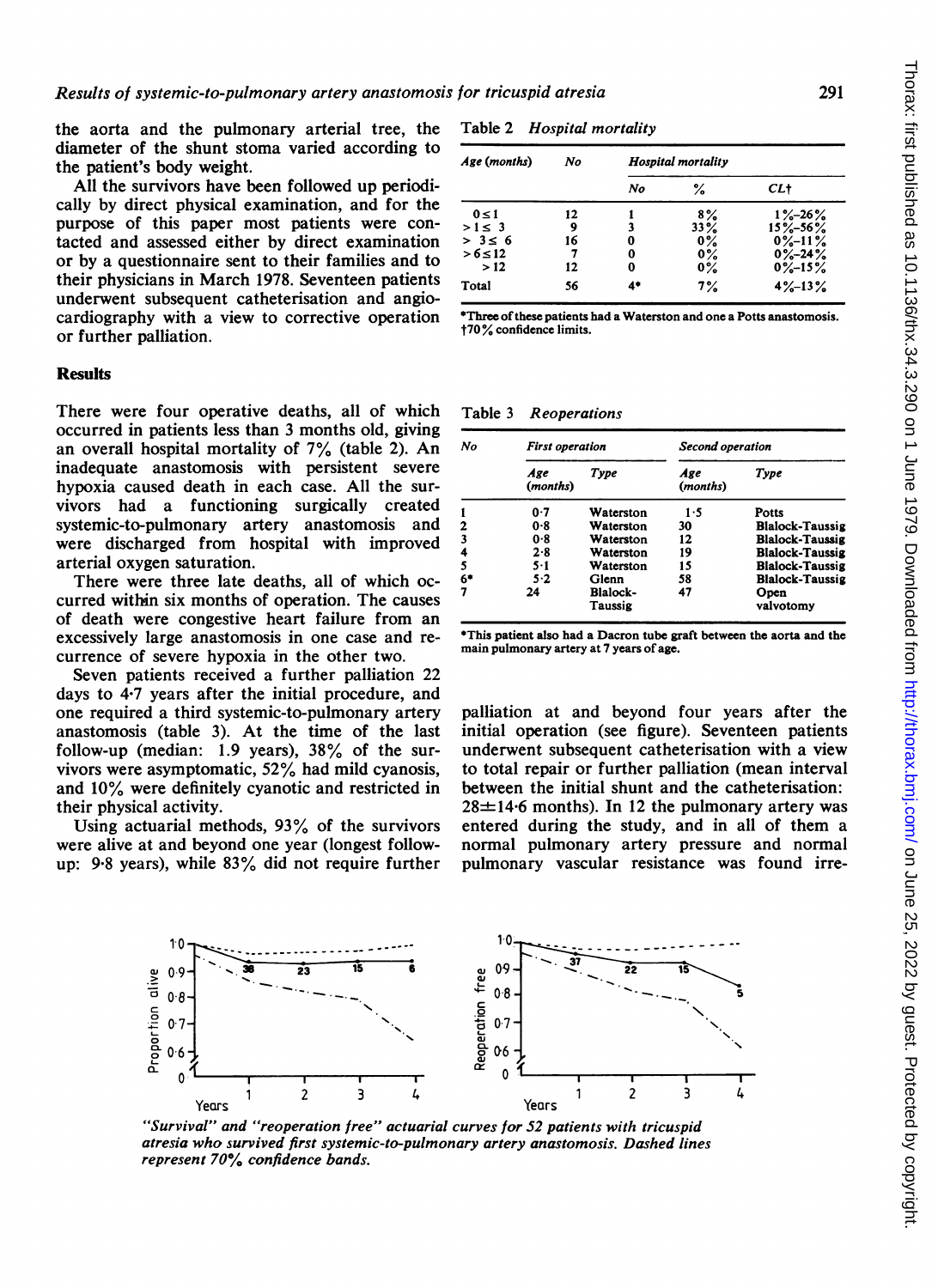spective of the type of systemic-to-pulmonary artery shunt. In fact, among these 12 patients, six received a Waterston shunt, four an anastomosis between the ascending aorta and the main pulmonary artery, and two a Potts operation.

At angiocardiography, the pulmonary arterial tree was deemed adequate for the Fontan operation in all but two patients. Five, all less than 4 years old, needed a second palliative operation despite an adequately sized pulmonary artery as did the two children with an inadequate pulmonary arterial tree. Four have already been physiologically corrected, and six are awaiting repair.

## **Discussion**

The outlook for patients with tricuspid atresia has changed since the introduction of the physiological type of repair proposed by Fontan and Baudet (1971). The criteria for corrective operation, however, are undoubtedly restrictive, the feasibility of the repair depending on the presence of an adequate pulmonary artery tree, low pulmonary vascular resistance, and reasonable ventricular function. Furthermore, ideal candidates for corrective operation should be at least 4 years old (Kreutzer, 1976). Therefore a satisfactory palliative procedure in the group of patients with reduced pulmonary blood flow should have the following features: (a) low mortality and morbidity,  $(b)$  relief of symptoms for a reasonably long time, and (c) avoidance of pulmonary vascular obstructive disease.

The surgical mortality rate in published series of shunt operation for tricuspid atresia has been generally high, particularly in patients less than 6 months old (Subramanian et al, 1965; Deverall et al, 1969; Paul et al, 1969; Dick et al, 1975; Trusler and Williams, 1976; Williams et al, 1976). In our series the hospital mortality has been low and has occurred exclusively in patients aged below 3 months. It has been suggested that the type of palliative operation should be varied according to the age of the patients (Williams et al, 1976; Trusler and Williams, 1976), the Waterston shunt being usually preferred in the small patients.

In this series the Waterston shunt was the procedure of choice in patients less than 6 months old, whereas the Blalock-Taussig anastomosis has been used primarily for children above that age. None of the patients with a Waterston shunt who were reinvestigated by cardiac catheterisation was found to have increased pulmonary vascular resistance, and two of them underwent the Fontan operation successfully.

Our experience with the Potts shunt has been small but also gratifying from this point of view: the survivors are alive at five and nine years from  $\overline{e}$ the first operation, and both are candidates for total correction. Similarly, we have obtained good long-term results with a direct anastomosis between the ascending aorta and the main pulmonary artery; among the four patients who had this type of shunt, two have already undergone a successful Fontan procedure and the remaining two are awaiting this type of repair. on June 25, 2022 by guest. Protected by copyright. <http://thorax.bmj.com/> Thorax: first published as 10.1136/thx.34.3.290 on 1 June 1979. Downloaded from

As regards the duration of the shunt our actuarial curves show that 83% of the patients did not have further palliation at and after four years from the first operation. Patients who required early palliation, who usually had either pulmonary  $\epsilon$ atresia or a severely narrowed pulmonary outflow tract with small pulmonary arteries, were the most likely to require another palliative operation before ₹ reaching the ideal age of repair.

In conclusion we think that far more attention  $\vec{0}$ should be paid to the palliation of patients with tricuspid atresia and decreased pulmonary blood Ō flow. Although the criteria for corrective operation are selective, the creation of the appropriate  $\frac{3}{2}$ <br>systemic-to-pulmonary artery anastomosis may  $\frac{3}{2}$ <br>allow total repair in most of these otherwise  $\frac{3}{2}$ <br>hopeless patients.<br>**References**<br>Campbell, M (1961). T systemic-to-pulmonary artery anastomosis may allow total repair in most of these otherwise hopeless patients.

### References

- Campbell, M (1961). Tricuspid atresia and its prognosis with and without surgical treatment. British Heart Journal, 23, 699-710.
- Deverall, P B, Lincoln, <sup>J</sup> C R, Aberdeen, E, Bonham-Carter, R E, and Waterston, D <sup>J</sup> (1969). Surgical management of tricuspid atresia. Thorax, 24, 239-245.
- Dick, M, Fyler, D C, Nadas, A <sup>S</sup> (1975). Tricuspid atresia: clinical course in 101 patients. American  $\overline{\mathsf{C}}$ Journal of Cardiology, 36, 327-337.
- Fontan, F, and Baudet, E (1971). Surgical repair of tricuspid atresia. Thorax, 26, 240-248.
- Keith, <sup>J</sup> D, Vlad, P, and Rowe, R D (1967). Heart  $\mathbf{v}$ Disease in Infancy and Childhood, 2nd edn. Mac-2022 millan, New York.
- Kreutzer, G (1976). Recent Approaches to Tricuspid Atresia. The Child with Congenital Heart Disease after Surgery, edited by B <sup>S</sup> L Kidd and R D Rowe, pp 85-97. Futura, New York.
- Paul, M H, Greenwood, R D, Cole, R B, and Muster,  $\frac{6}{9}$ A <sup>J</sup> (1969). Aortic pulmonary anastomosis for tri-᠊ᠣ cuspid atresia. Circulation, 39, suppl III, 160.
- Subramanian, S, Carr, I, Waterston, D J, Bonhambramanian, S. Carr, I. waterston, D. J. Bolliamatresia. Circulation, 32, 977-980.
- Trusler, G A, and Williams, W G (1976). Long-term  $\overline{C}$ <br>Results of the Glenn Procedure for Tricuspid  $\overline{C}$ <br> $\overline{C}$ <br> $\overline{C}$ Results of the Glenn Procedure for Tricuspid